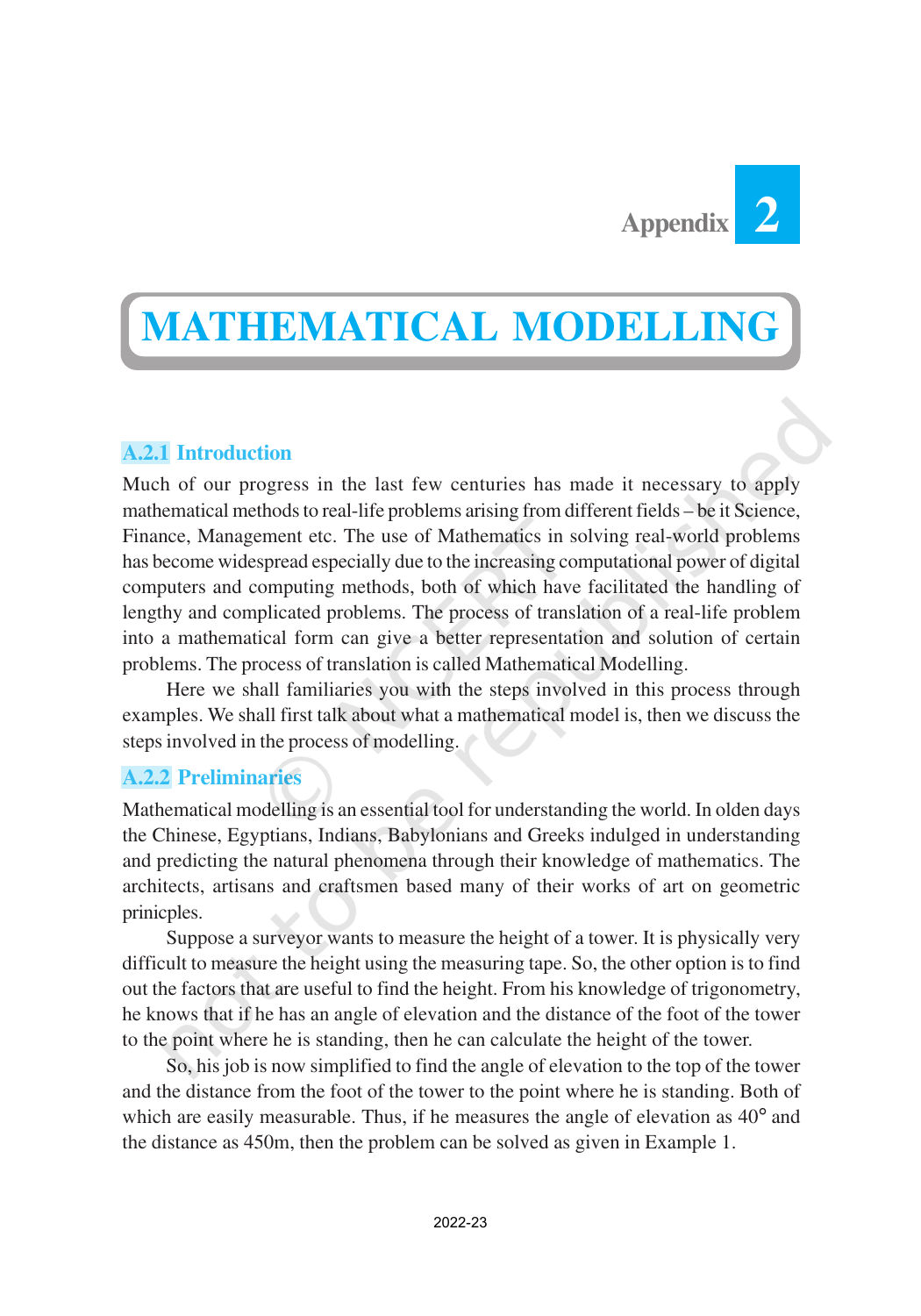**Example 1** The angle of elevation of the top of a tower from a point O on the ground, which is 450 m away from the foot of the tower, is 40<sup>o</sup>. Find the height of the tower.

**Solution** We shall solve this in different steps.

**Step 1** We first try to understand the real problem. In the problem a tower is given and its height is to be measured. Let *h* denote the height. It is given that the horizontal distance of the foot of the tower from a particular point O on the ground is 450 m. Let *d* denotes this distance. Then *d* = 450m. We also know that the angle of elevation, denoted by  $\theta$ , is 40°.

The real problem is to find the height *h* of the tower using the known distance *d* and the angle of elevation θ.

**Step 2** The three quantities mentioned in the problem are height, distance and angle of elevation.

So we look for a relation connecting these three quantities. This is obtained by expressing it geometrically in the following way  $(Fig 1)$ .

AB denotes the tower. OA gives the horizontal distance from the point O to foot of the tower. ∠AOB is the angle of elevation. Then we have

$$
\tan \theta = \frac{h}{d} \text{ or } h = d \tan \theta
$$

$$
\begin{array}{c}\n\\ \n\sqrt{40} \\
450 \text{ m} \\
\hline\n\text{Fig 1}\n\end{array}
$$

 $\overline{\mathbf{R}}$ 

This is an equation connecting θ, *h* and *d*.

**Step 3** We use Equation (1) to solve *h*. We have  $\theta = 40^{\circ}$ , and  $d = 450$ m. Then we get  $h = \tan 40^\circ \times 450 = 450 \times 0.839 = 377.6$ m

 $\dots$  (1)

**Step 4** Thus we got that the height of the tower approximately 378m.

Let us now look at the different steps used in solving the problem. In step 1, we have studied the real problem and found that the problem involves three parameters height, distance and angle of elevation. That means in this step we have *studied the real-life problem and identified the parameters.*

In the Step 2, we used some geometry and found that the problem can be represented geometrically as given in Fig 1. Then we used the trigonometric ratio for the "tangent" function and found the relation as

$$
h = d \tan \theta
$$

So, in this step we formulated the problem mathematically. That means we found an equation representing the real problem.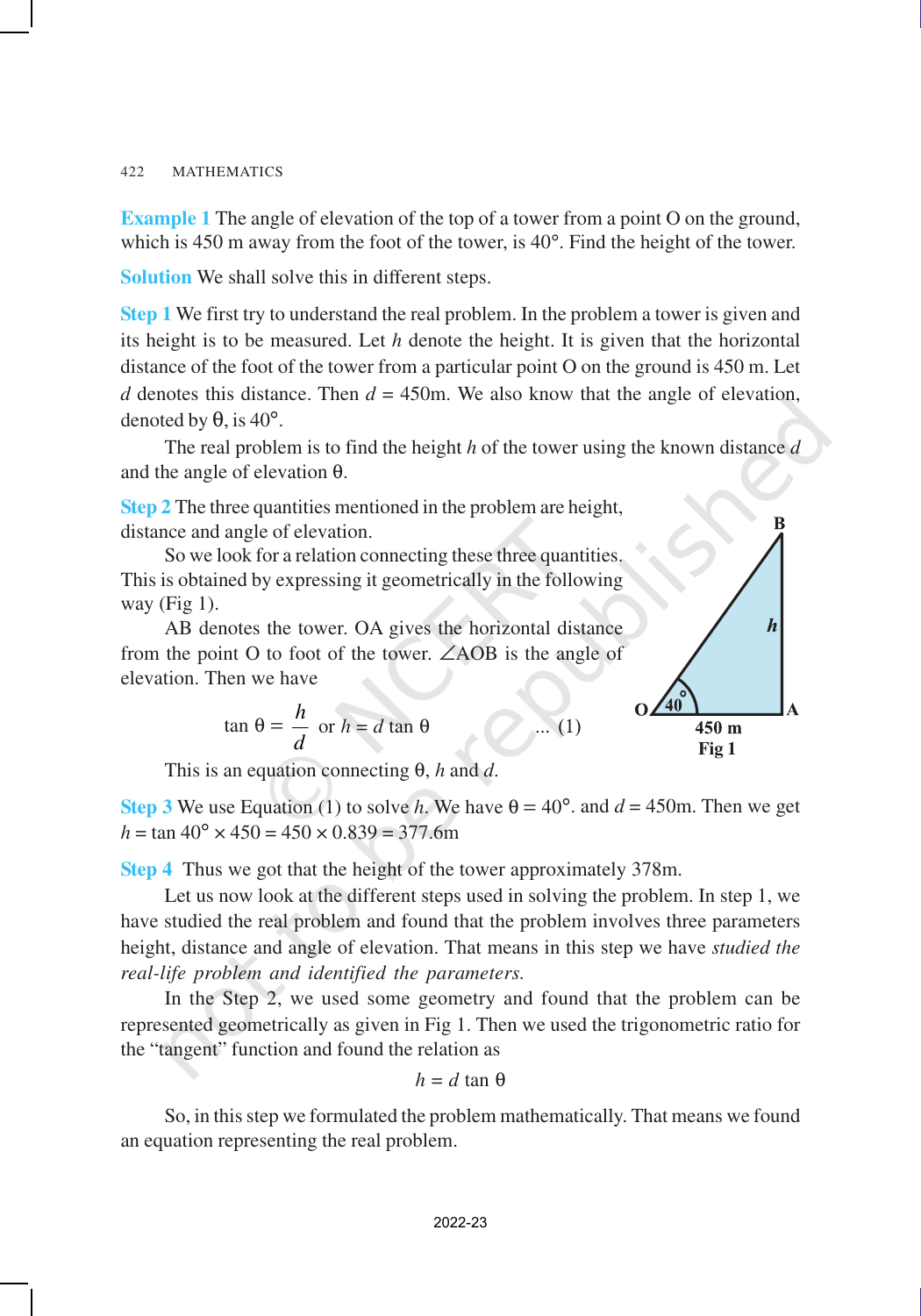In Step 3, we solved the mathematical problem and got that  $h = 377.6$ m. That is we found

## *Solution of the problem*.

In the last step, we interpreted the solution of the problem and stated that the height of the tower is approximately 378m. We call this as

## *Interpreting the mathematical solution to the real situation*

In fact these are the steps mathematicians and others use to study various reallife situations. We shall consider the question, "why is it necessary to use mathematics to solve different situations."

Here are some of the examples where mathematics is used effectively to study various situations.

- 1. Proper flow of blood is essential to transmit oxygen and other nutrients to various parts of the body in humanbeings as well as in all other animals. Any constriction in the blood vessel or any change in the characteristics of blood vessels can change the flow and cause damages ranging from minor discomfort to sudden death. The problem is to find the relationship between blood flow and physiological characteristics of blood vessel.
- 2. In cricket a third umpire takes decision of a LBW by looking at the trajectory of a ball, simulated, assuming that the batsman is not there. Mathematical equations are arrived at, based on the known paths of balls before it hits the batsman's leg. This simulated model is used to take decision of LBW.
- 3. Meteorology department makes weather predictions based on mathematical models. Some of the parameters which affect change in weather conditions are temperature, air pressure, humidity, wind speed, etc. The instruments are used to measure these parameters which include thermometers to measure temperature, barometers to measure airpressure, hygrometers to measure humidity, anemometers to measure wind speed. Once data are received from many stations around the country and feed into computers for further analysis and interpretation.
- 4. Department of Agriculture wants to estimate the yield of rice in India from the standing crops. Scientists identify areas of rice cultivation and find the average yield per acre by cutting and weighing crops from some representative fields. Based on some statistical techniques decisions are made on the average yield of rice.

How do mathematicians help in solving such problems? They sit with experts in the area, for example, a physiologist in the first problem and work out a mathematical equivalent of the problem. This equivalent consists of one or more equations or inequalities etc. which are called the mathematical models. Then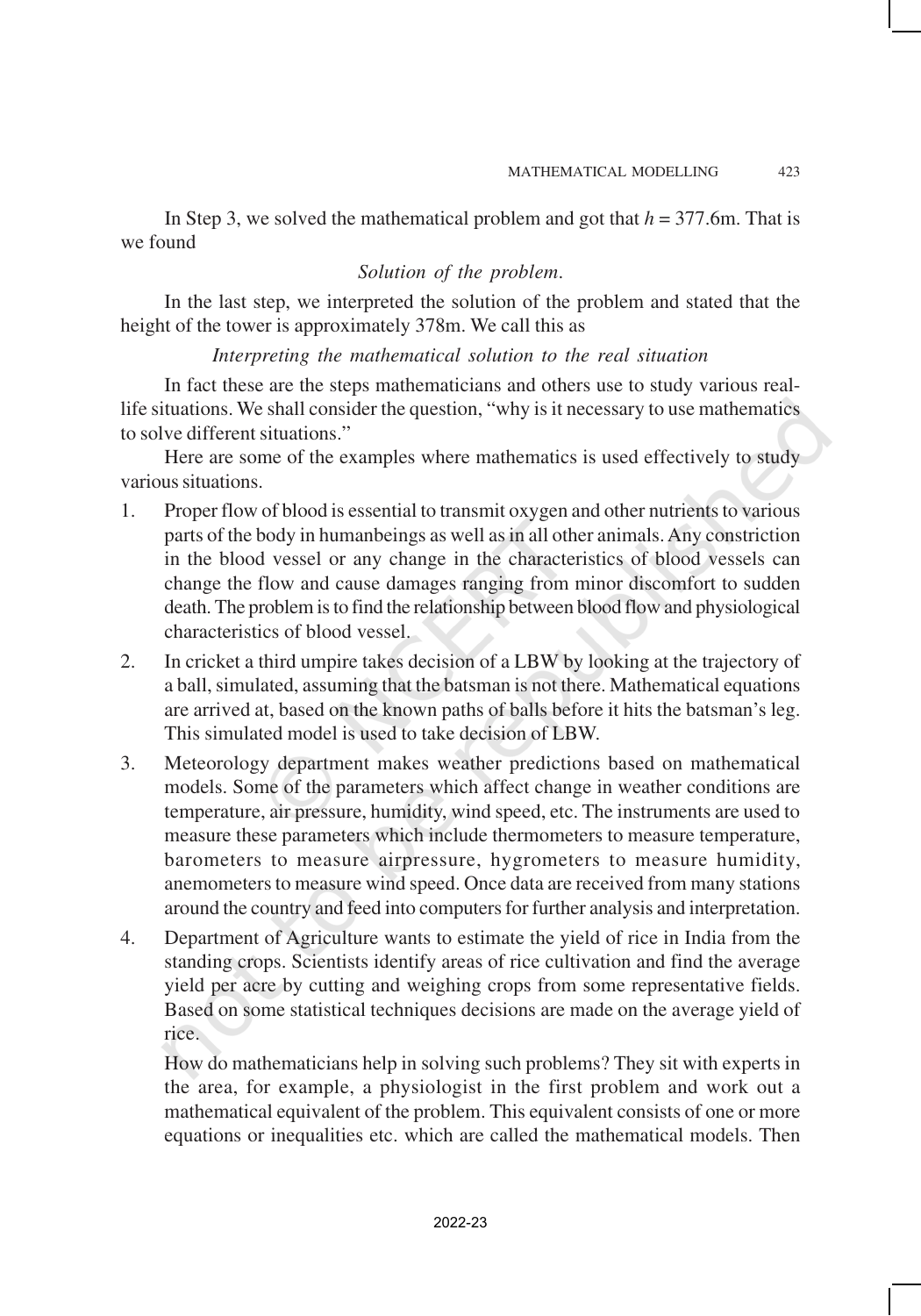solve the model and interpret the solution in terms of the original problem. Before we explain the process, we shall discuss what a mathematical model is. A mathematical model is a representation which comprehends a situation. An interesting geometric model is illustrated in the following example.

**Example 2** (Bridge Problem) Konigsberg is a town on the Pregel River, which in the

18th century was a German town, but now is Russian. Within the town are two river islands that are connected to the banks with seven bridges as shown in (Fig 2).

People tried to walk around the town in a way that only crossed each bridge once, but it proved to be difficult problem. Leonhard Euler, a Swiss mathematician in the service of



the Russian empire Catherine the Great, heard about the problem. In 1736 Euler proved that the walk was not possible to do. He proved this by inventing a kind of diagram

called a network, that is made up of vertices (dots where lines meet) and arcs (lines) (Fig3).

He used four dots (vertices) for the two river banks and the two islands. These have been marked A, B and C, D. The seven lines Island C (arcs) are the seven bridges. You can see that 3 bridges (arcs) join to riverbank, A, and 3 join to riverbank B. 5 bridges (arcs) join to island C, and 3 join to island D. This means that all the vertices have an odd number of arcs, so they are called odd vertices (An even vertex



would have to have an even number of arcs joining to it).

Remember that the problem was to travel around town crossing each bridge only once. On Euler's network this meant tracing over each arc only once, visiting all the vertices. Euler proved it could not be done because he worked out that, to have an odd vertex you would have to begin or end the trip at that vertex. (Think about it). Since there can only be one beginning and one end, there can only be two odd vertices if you are to trace over each arc only once. Since the bridge problem has 4 odd vertices, it just not possible to do!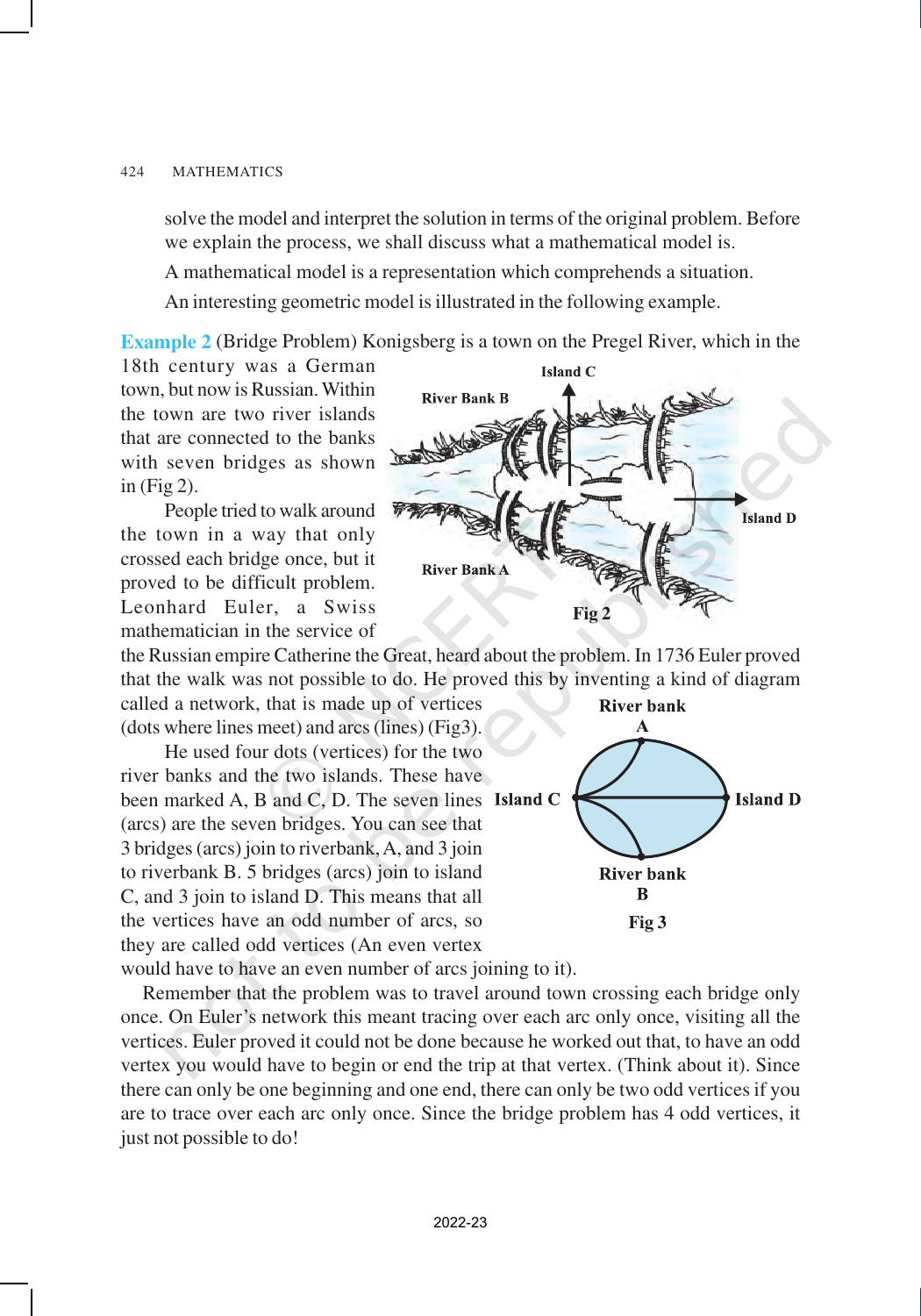After Euler proved his Theorem, much water has flown under the bridges in Konigsberg. In 1875, an extra bridge was built in Konigsberg, joining the land areas of river banks A and B (Fig 4). Is it possible now for the Konigsbergians to go round the city, using each bridge only once?

Here the situation will be as in Fig 4. After the addition of the new edge, both the vertices A and B have become even degree vertices. However, D and C still have odd degree. So, it



is possible for the Konigsbergians to go around the city using each bridge exactly once.

The invention of networks began a new theory called graph theory which is now used in many ways, including planning and mapping railway networks (Fig 4).

## **A.2.3 What is Mathematical Modelling?**

Here, we shall define what mathematical modelling is and illustrate the different processes involved in this through examples.

**Definition** Mathematical modelling is an attempt to study some part (or form) of the real-life problem in mathematical terms.

*Conversion of physical situation into mathematics with some suitable conditions is known as mathematical modelling. Mathematical modelling is nothing but a technique and the pedagogy taken from fine arts and not from the basic sciences.* Let us now understand the different processes involved in Mathematical Modelling. Four steps are involved in this process. As an illustrative example, we consider the modelling done to study the motion of a simple pendulum.

#### **Understanding the problem**

This involves, for example, understanding the process involved in the motion of simple pendulum. All of us are familiar with the simple pendulum. This pendulum is simply a mass (known as bob) attached to one end of a string whose other end is fixed at a point. We have studied that the motion of the simple pendulum is periodic. The period depends upon the length of the string and acceleration due to gravity. So, what we need to find is the period of oscillation. Based on this, we give a precise statement of the problem as

**Statement** How do we find the period of oscillation of the simple pendulum? The next step is formulation.

**Formulation** Consists of two main steps.

**1. Identifying the relevant factors** In this, we find out what are the factors/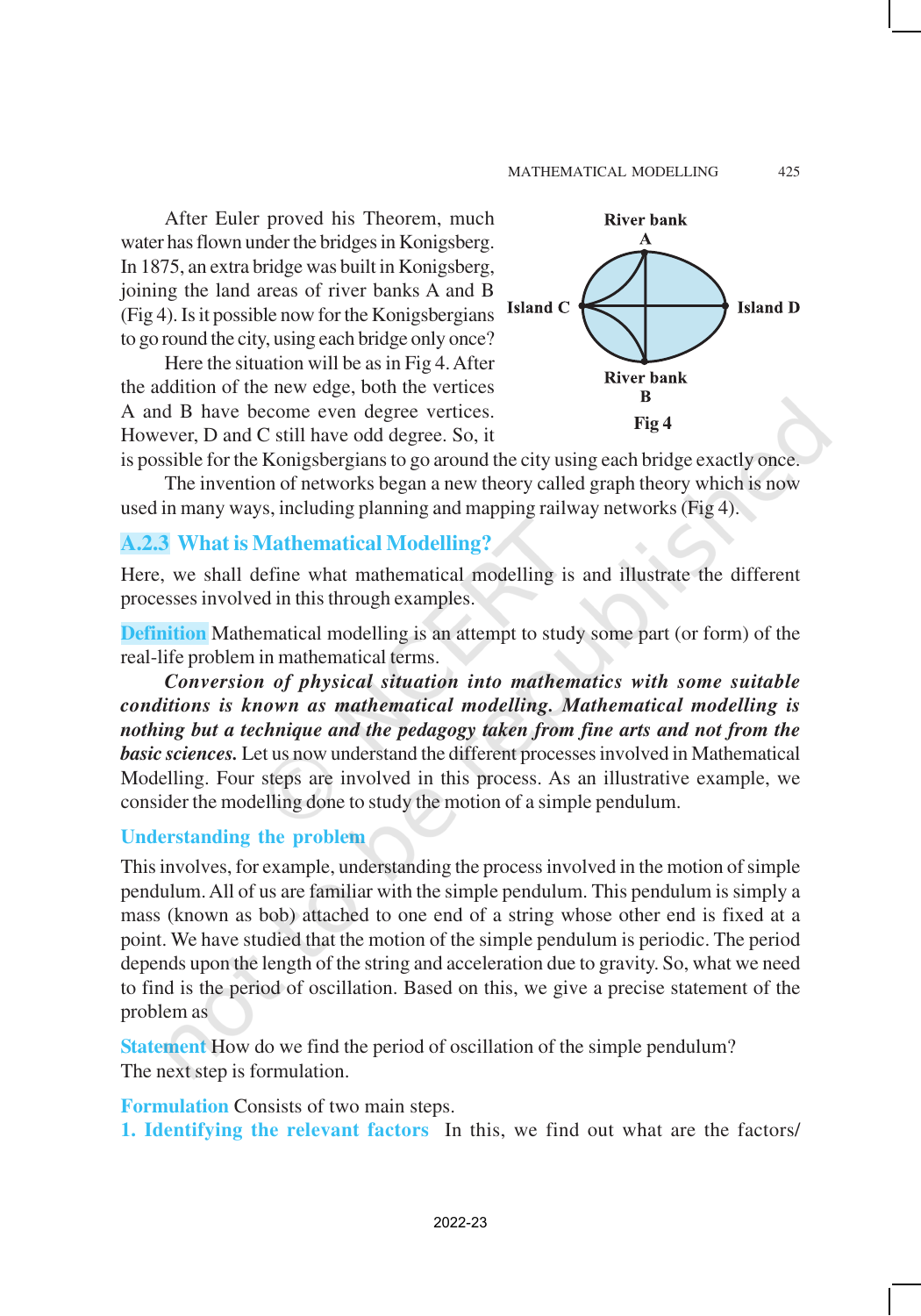parameters involved in the problem. For example, in the case of pendulum, the factors are period of oscillation (T), the mass of the bob (*m*), effective length (*l*) of the pendulum which is the distance between the point of suspension to the centre of mass of the bob. Here, we consider the length of string as effective length of the pendulum and acceleration due to gravity  $(g)$ , which is assumed to be constant at a place.

So, we have identified four parameters for studying the problem. Now, our purpose is to find T. For this we need to understand what are the parameters that affect the period which can be done by performing a simple experiment.

We take two metal balls of two different masses and conduct experiment with each of them attached to two strings of equal lengths. We measure the period of oscillation. We make the observation that there is no appreciable change of the period with mass. Now, we perform the same experiment on equal mass of balls but take strings of different lengths and observe that there is clear dependence of the period on the length of the pendulum.

This indicates that the mass *m* is not an *essential parameter* for finding period whereas the length *l* is an essential parameter.

This process of searching the **essential parameters** is necessary before we go to the next step.

**2. Mathematical description** This involves finding an equation, inequality or a geometric figure using the parameters already identified.

In the case of simple pendulum, experiments were conducted in which the values of period T were measured for different values of *l*. These values were plotted on a graph which resulted in a curve that resembled a parabola. It implies that the relation between T and *l* could be expressed

$$
T^2 = kl \tag{1}
$$

It was found that 
$$
k = \frac{4\pi^2}{g}
$$
. This gives the equation

$$
T = 2\pi \sqrt{\frac{l}{g}}
$$
 ... (2)

Equation (2) gives the mathematical formulation of the problem.

**Finding the solution** The mathematical formulation rarely gives the answer directly. Usually we have to do some operation which involves solving an equation, calculation or applying a theorem etc. In the case of simple pendulums the solution involves applying the formula given in Equation (2).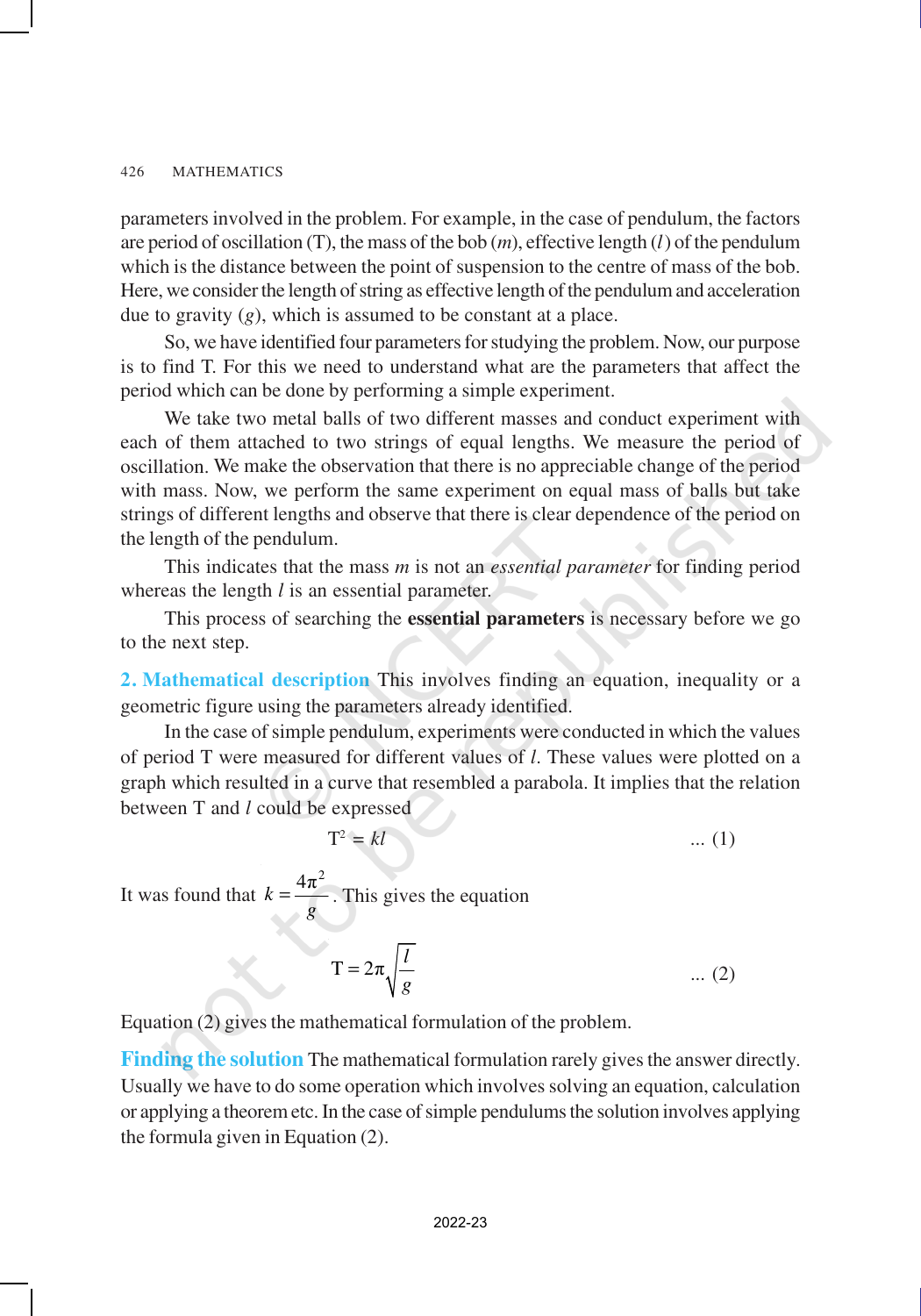The period of oscillation calculated for two different pendulums having different lengths is given in Table 1

| <b>Table 1</b> |                    |          |  |  |  |
|----------------|--------------------|----------|--|--|--|
|                | $225 \text{ cm}$   | 275cm    |  |  |  |
|                | $3.04 \text{ sec}$ | 3.36 sec |  |  |  |

The table shows that for  $l = 225$  cm,  $T = 3.04$  sec and for  $l = 275$  cm,  $T = 3.36$  sec.

## **Interpretation/Validation**

A mathematical model is an attempt to study, the essential characteristic of a real life problem. Many times model equations are obtained by assuming the situation in an idealised context. The model will be useful only if it explains all the facts that we would like it to explain. Otherwise, we will reject it, or else, improve it, then test it again. In other words, *we measure the effectiveness of the model by comparing the results obtained from the mathematical model, with the known facts about the real problem. This process is called validation of the model.* In the case of simple pendulum, we conduct some experiments on the pendulum and find out period of oscillation. The results of the experiment are given in Table 2.

| Mass (gms) | Length (cms) | Time (secs) |
|------------|--------------|-------------|
| 385        | 275          | 3.371       |
|            | 225          | 3.056       |
| 230        | 275          | 3.352       |
|            | 225          | 3.042       |

**Table 2** Periods obtained experimentally for four different pendulums

Now, we compare the measured values in Table 2 with the calculated values given in Table 1.

The difference in the observed values and calculated values gives the error. For example, for  $l = 275$  cm, and mass  $m = 385$  gm,

 $error = 3.371 - 3.36 = 0.011$ 

which is small and the model is accepted.

Once we accept the model, we have to interpret the model. *The process of describing the solution in the context of the real situation is called interpretation of the model.* In this case, we can interpret the solution in the following way:

(a) The period is directly proportional to the square root of the length of the pendulum.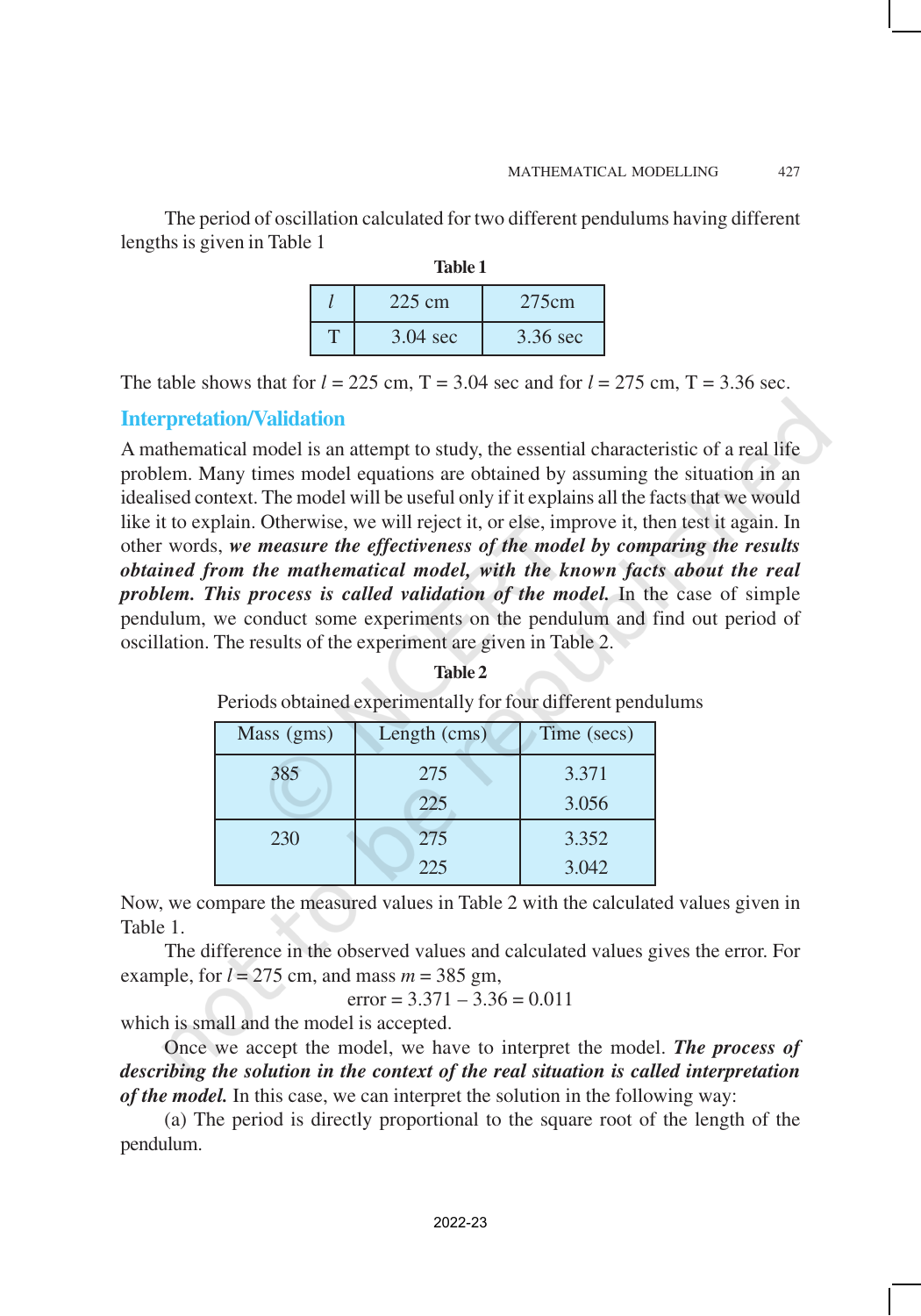(b) It is inversely proportional to the square root of the acceleration due to gravity.

Our validation and interpretation of this model shows that the mathematical model is in good agreement with the practical (or observed) values. But we found that there is some error in the calculated result and measured result. This is because we have neglected the mass of the string and resistance of the medium. So, in such situation we look for a better model and this process continues.

This leads us to an important observation. The real world is far too complex to understand and describe completely. We just pick one or two main factors to be completely accurate that may influence the situation. Then try to obtain a simplified model which gives some information about the situation. We study the simple situation with this model expecting that we can obtain a better model of the situation. Now, we summarise the main process involved in the modelling as

(a) Formulation (b) Solution (c) Interpretation/Validation

The next example shows how modelling can be done using the techniques of finding graphical solution of inequality.

**Example 3** A farm house uses atleast 800 kg of special food daily. The special food is a mixture of corn and soyabean with the following compositions

| Material | Nutrients present per Kg<br>Protein | Nutrients present per Kg<br>Fibre | Cost per Kg  |
|----------|-------------------------------------|-----------------------------------|--------------|
| Corn     | .09                                 | .02                               | <b>Rs</b> 10 |
| Soyabean |                                     | .06                               | <b>Rs</b> 20 |

**Table 3**

The dietary requirements of the special food stipulate atleast 30% protein and at most 5% fibre. Determine the daily minimum cost of the food mix.

**Solution Step 1** Here the objective is to minimise the total daily cost of the food which is made up of corn and soyabean. So the variables (factors) that are to be considered are

> $x =$  the amount of corn *y =* the amount of soyabean  $z =$  the cost

**Step 2** The last column in Table 3 indicates that *z*, *x*, *y* are related by the equation  $z = 10x + 20y$  ... (1)

The problem is to minimise *z* with the following constraints: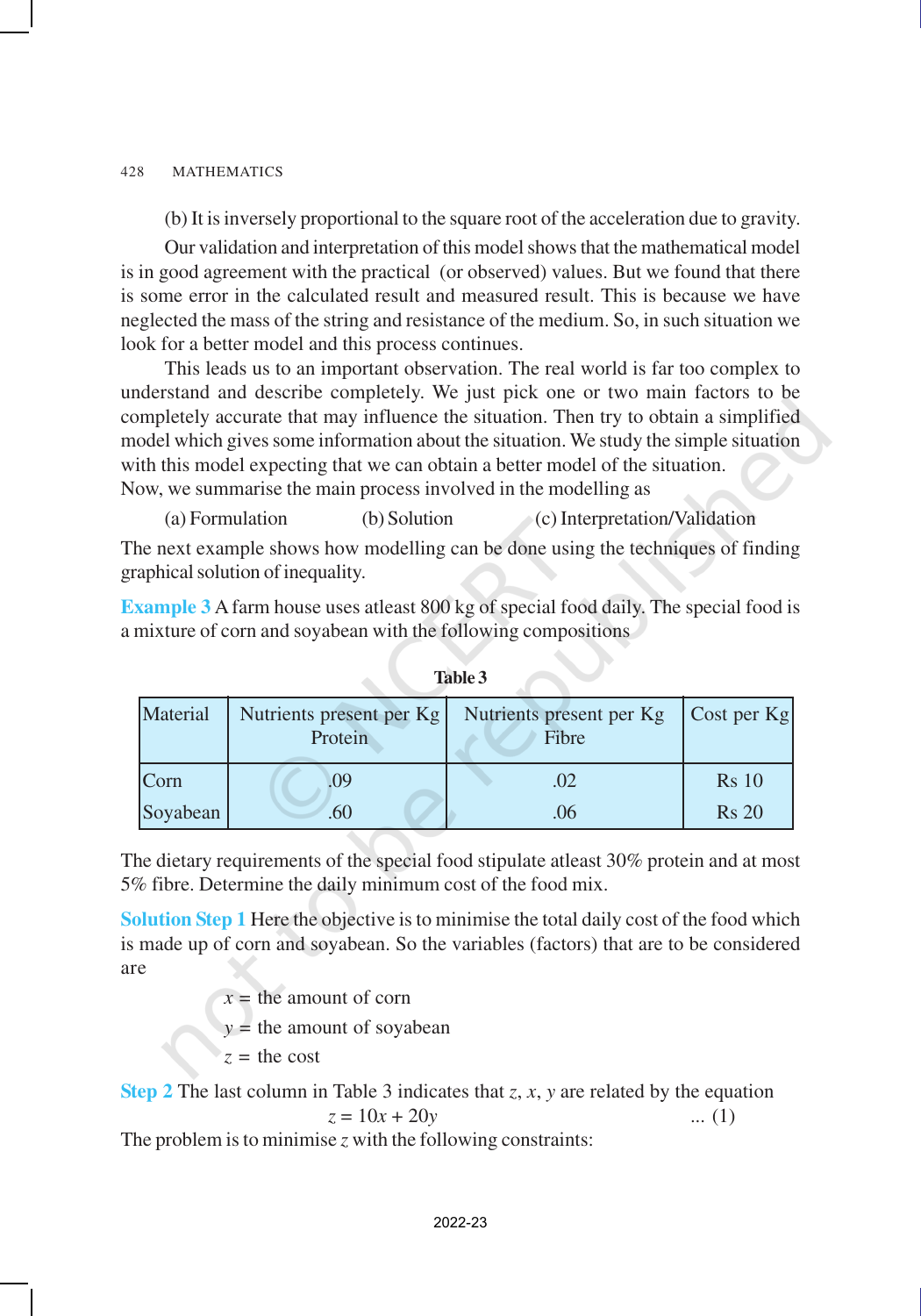(a) The farm used atleast 800 kg food consisting of corn and soyabean i.e.,  $x + y \ge 800$ 

... (2)

(b) The food should have atleast 30% protein dietary requirement in the proportion as given in the first column of Table 3. This gives

$$
0.09x + 0.6y \ge 0.3 \ (x + y) \tag{3}
$$

(c) Similarly the food should have atmost 5% fibre in the proportion given in 2nd column of Table 3. This gives

 $0.02x + 0.06 y \le 0.05 (x + y)$  ... (4)

We simplify the constraints given in  $(2)$ ,  $(3)$  and  $(4)$  by grouping all the coefficients of *x*, *y*.

Then the problem can be restated in the following mathematical form. **Statement** Minimise *z* subject to

$$
x + y \ge 800
$$
  

$$
0.21x - .30y \le 0
$$
  

$$
0.03x - .01y \ge 0
$$

This gives the formulation of the model.

**Step 3** This can be solved graphically. The shaded region in Fig 5 gives the possible solution of the equations. From the graph it is clear that the minimum value is got at the



point (470.6,329.4) i.e., *x* = 470.6 and *y* = 329.4. This gives the value of *z* as  $z = 10 \times 470.6 + 20 \times 329.4 = 11294$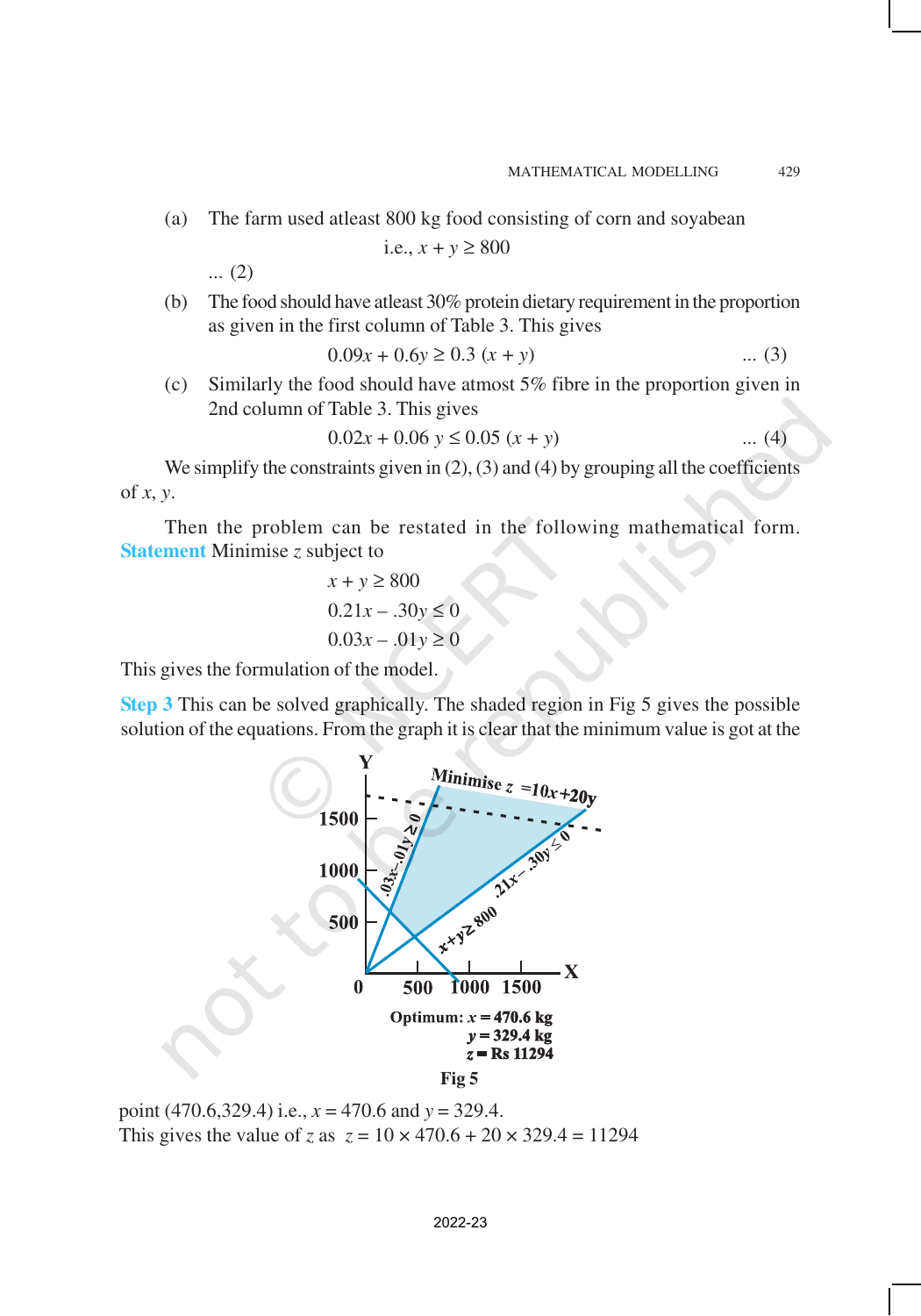This is the mathematical solution.

**Step 4** The solution can be interpreted as saying that, "The minimum cost of the special food with corn and soyabean having the required portion of nutrient contents, protein and fibre is Rs 11294 and we obtain this minimum cost if we use 470.6 kg of corn and 329.4 kg of soyabean."

In the next example, we shall discuss how modelling is used to study the population of a country at a particular time.

**Example 4** Suppose a population control unit wants to find out "how many people will be there in a certain country after 10 years"

**Step 1 Formulation** We first observe that the population changes with time and it increases with birth and decreases with deaths.

We want to find the population at a particular time. Let *t* denote the time in years. Then *t* takes values 0, 1, 2, ...,  $t = 0$  stands for the present time,  $t = 1$  stands for the next year etc. For any time *t*, let *p* (*t*) denote the population in that particular year.

Suppose we want to find the population in a particular year, say  $t_0 = 2006$ . How will we do that. We find the population by Jan. 1st, 2005. Add the number of births in that year and subtract the number of deaths in that year. Let B(*t*) denote the number of births in the one year between  $t$  and  $t + 1$  and  $D(t)$  denote the number of deaths between  $t$  and  $t + 1$ . Then we get the relation

 $P(t + 1) = P(t) + B(t) - D(t)$ 

Now we make some assumptions and definitions

1. 
$$
\frac{B(t)}{P(t)}
$$
 is called the *birth rate* for the time interval *t* to *t* + 1.

2. 
$$
\frac{D(t)}{P(t)}
$$
 is called the *death rate* for the time interval *t* to *t* + 1.

## **Assumptions**

 1. The birth rate is the same for all intervals. Likewise, the death rate is the same for all intervals. This means that there is a constant *b*, called the birth rate, and a constant *d*, called the death rate so that, for all  $t \geq 0$ ,

$$
b = \frac{B(t)}{P(t)} \quad \text{and} \quad d = \frac{D(t)}{P(t)} \quad \dots (1)
$$

2. There is no migration into or out of the population; i.e., the only source of population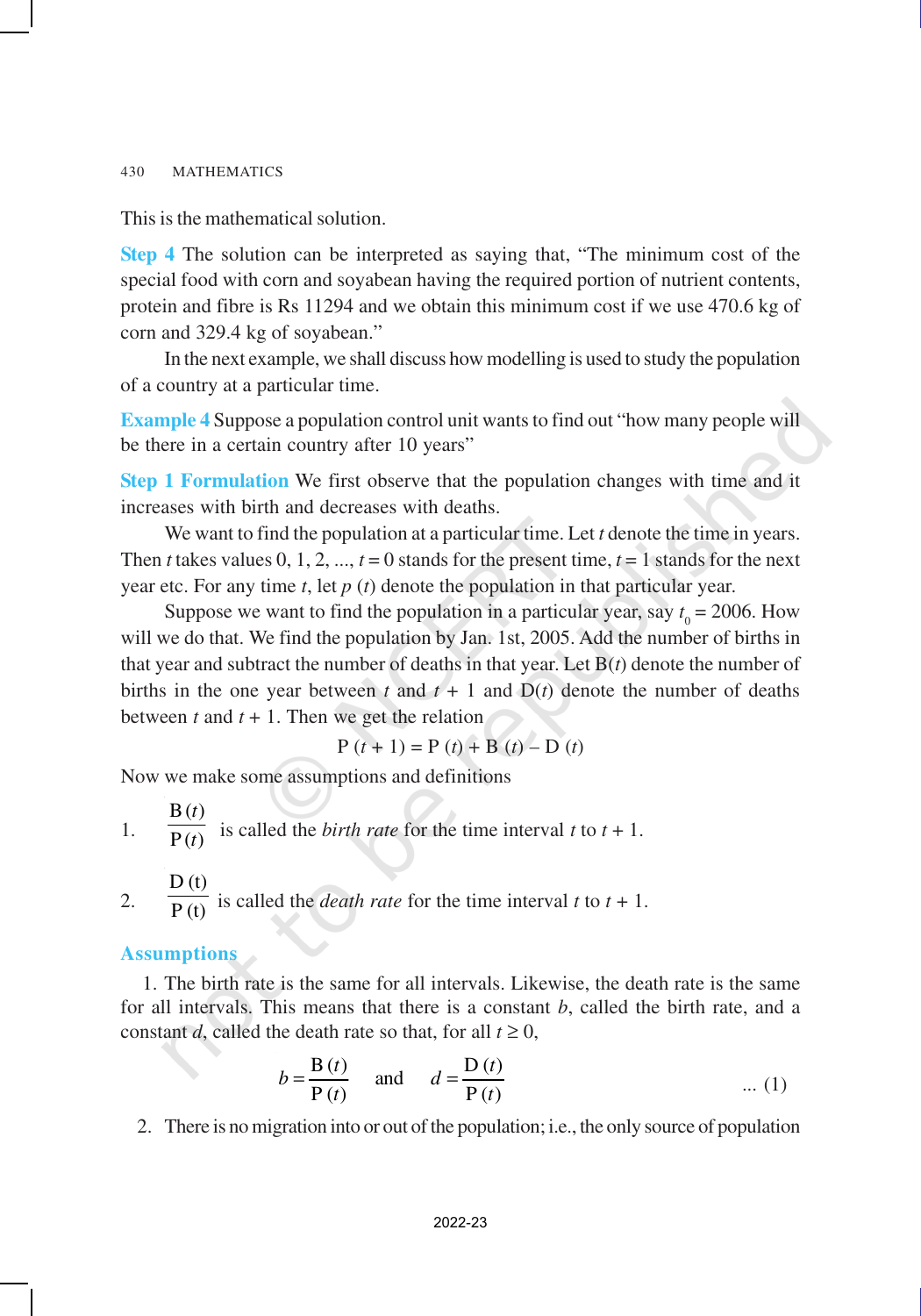change is birth and death.

As a result of assumptions 1 and 2, we deduce that, for  $t \ge 0$ ,

$$
P (t + 1) = P(t) + B(t) - D(t)
$$
  
= P(t) + bP(t) - dP(t)  
= (1 + b - d) P(t) .... (2)

Setting  $t = 0$  in (2) gives

$$
P(1) = (1 + b - d)P(0)
$$
 ... (3)

Setting  $t = 1$  in Equation (2) gives

$$
P(2) = (1 + b - d) P (1)
$$
  
= (1 + b - d) (1 + b - d) P (0) (Using equation 3)  
= (1 + b - d)<sup>2</sup> P(0)

Continuing this way, we get

$$
P(t) = (1 + b - d)^t P(0)
$$
 ... (4)

for  $t = 0, 1, 2, ...$  The constant  $1 + b - d$  is often abbreviated by r and called the *growth rate or*, in more high-flown language, the *Malthusian parameter,* in honor of Robert Malthus who first brought this model to popular attention. In terms of *r*, Equation (4) becomes

$$
P(t) = P(0)rt , t = 0, 1, 2, ...
$$
 (5)

P(*t*) is an example of an *exponential function.* Any function of the form *cr <sup>t</sup>* , where *c* and *r* are constants, is an exponential function.

Equation (5) gives the mathematical formulation of the problem.

#### **Step 2 – Solution**

Suppose the current population is  $250,000,000$  and the rates are  $b = 0.02$  and  $d = 0.01$ . What will the population be in 10 years? Using the formula, we calculate  $P(10)$ .

> $P(10) = (1.01)^{10} (250,000,000)$  $= (1.104622125) (250,000,000)$  $= 276,155,531.25$

### **Step 3 Interpretation and Validation**

Naturally, this result is absurd, since one can't have 0.25 of a person.

So, we do some approximation and conclude that the population is 276,155,531 (approximately). Here, we are not getting the exact answer because of the assumptions that we have made in our mathematical model.

The above examples show how modelling is done in variety of situations using different mathematical techniques.